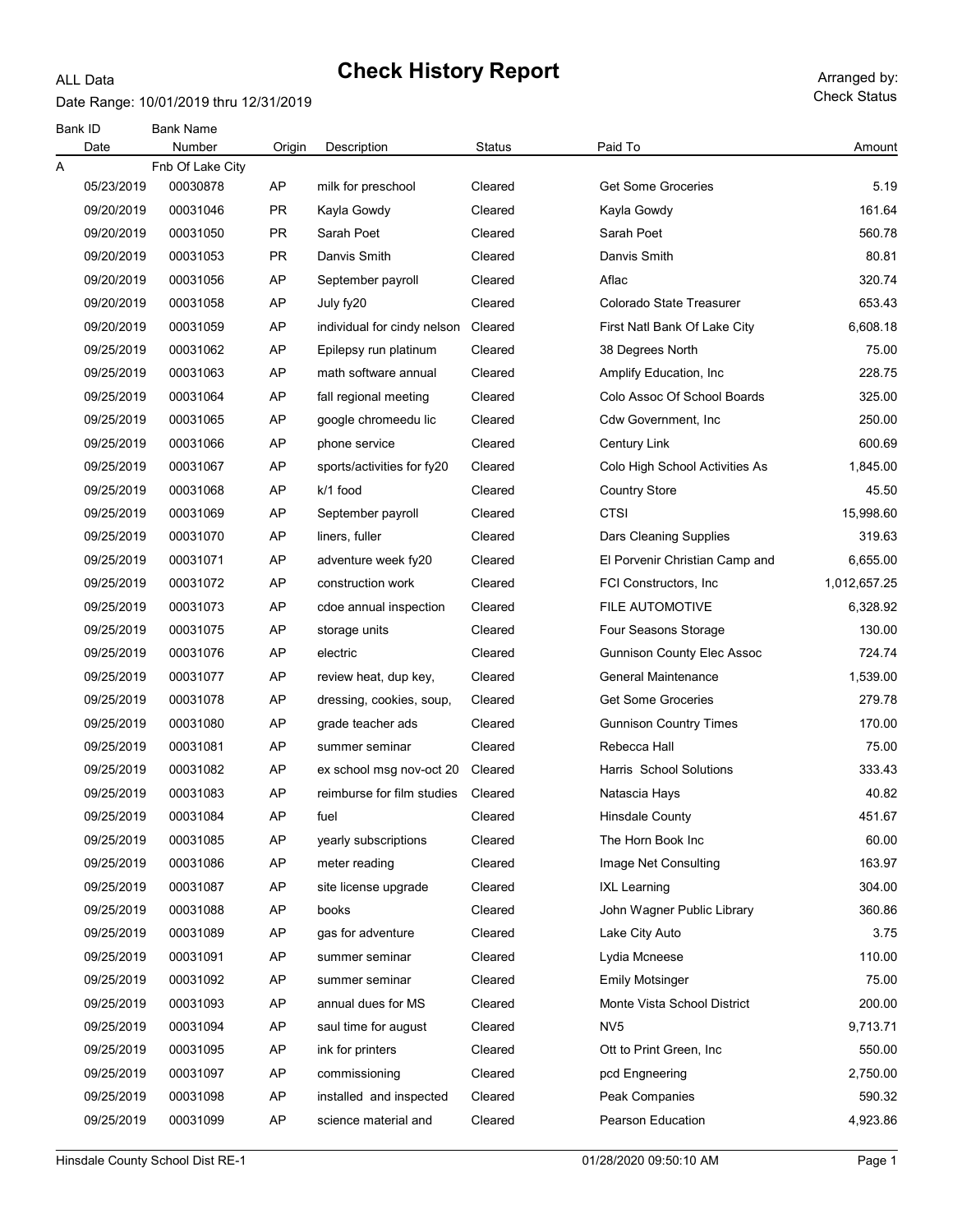### Date Range: 10/01/2019 thru 12/31/2019

ALL Data

| Bank ID    | <b>Bank Name</b> |           |                                      |               |                                |           |
|------------|------------------|-----------|--------------------------------------|---------------|--------------------------------|-----------|
| Date       | Number           | Origin    | Description                          | <b>Status</b> | Paid To                        | Amount    |
| 09/25/2019 | 00031100         | AP        | adven snacks, classroom              | Cleared       | Amanda Phillimore              | 43.57     |
| 09/25/2019 | 00031101         | AP        | annual renewal notice                | Cleared       | Raptor Technologies            | 540.00    |
| 09/25/2019 | 00031102         | AP        | summer seminar                       | Cleared       | Caitlyn Rhodes                 | 75.00     |
| 09/25/2019 | 00031103         | AP        | August prof services                 | Cleared       | RTA Inc.                       | 14,022.54 |
| 09/25/2019 | 00031104         | AP        | mdl schoSpanish books                | Cleared       | Scholastic                     | 175.78    |
| 09/25/2019 | 00031105         | AP        | yearly subscription                  | Cleared       | School Library Journal         | 136.99    |
| 09/25/2019 | 00031107         | AP        | annual fees for athletics            | Cleared       | Southern Peaks League Activiti | 200.00    |
| 09/25/2019 | 00031108         | AP        | winterize scooer field and           | Cleared       | The Sprinkler Company          | 130.00    |
| 09/25/2019 | 00031110         | AP        | dumpster yardage                     | Cleared       | Utah's Sanitation              | 490.00    |
| 09/25/2019 | 00031111         | AP        | summer seminar                       | Cleared       | Lily Virden                    | 110.00    |
| 09/25/2019 | 00031112         | AP        | adventure, gas, robotics,            | Cleared       | <b>Card Service Center</b>     | 1,753.40  |
| 09/25/2019 | 00031113         | AP        | preschool, staff, spanish,           | Cleared       | <b>Card Service Center</b>     | 1,851.09  |
| 09/25/2019 | 00031114         | AP        | pe, adven, english,                  | Cleared       | Visa/fnb Lake City & Creede    | 3,249.15  |
| 09/25/2019 | 00031115         | AP        | tech supplies                        | Cleared       | <b>Card Service Center</b>     | 1,412.28  |
| 09/25/2019 | 00031116         | AP        | classroom rental                     | Cleared       | Wee Care in Lake City          | 3,600.00  |
| 09/25/2019 | 00031120         | AP        | new pick up truck                    | Cleared       | Daniel File                    | 8,000.00  |
| 10/22/2019 | 00031121         | PR.       | Shawn Arthur                         | Cleared       | Shawn Arthur                   | 2,615.05  |
| 10/22/2019 | 00031122         | <b>PR</b> | S. Gray                              | Cleared       | S. Gray                        | 968.81    |
| 10/22/2019 | 00031123         | PR.       | C Caron                              | Cleared       | C Caron                        | 161.64    |
| 10/22/2019 | 00031124         | <b>PR</b> | Shana Liddell                        | Cleared       | Shana Liddell                  | 101.03    |
| 10/22/2019 | 00031125         | <b>PR</b> | Teresa Myers                         | Cleared       | Teresa Myers                   | 2,646.16  |
| 10/22/2019 | 00031126         | <b>PR</b> | <b>Toni Painter</b>                  | Cleared       | <b>Toni Painter</b>            | 40.41     |
| 10/22/2019 | 00031127         | PR.       | Linda Pavich                         | Cleared       | Linda Pavich                   | 40.41     |
| 10/22/2019 | 00031128         | <b>PR</b> | <b>Matthew Phillimore</b>            | Cleared       | <b>Matthew Phillimore</b>      | 1,208.63  |
| 10/22/2019 | 00031129         | <b>PR</b> | Sarah Poet                           | Cleared       | Sarah Poet                     | 520.38    |
| 10/22/2019 | 00031130         | <b>PR</b> | Jennifer Reinhardt                   | Cleared       | Jennifer Reinhardt             | 2,644.38  |
| 10/22/2019 | 00031131         | <b>PR</b> | Camille Richard                      | Cleared       | Camille Richard                | 527.91    |
| 10/22/2019 | 00031132         | PR.       | Danvis Smith                         | Cleared       | Danvis Smith                   | 242.45    |
| 10/22/2019 | 00031133         | PR        | Suzanne Wallace                      | Cleared       | Suzanne Wallace                | 2,987.02  |
| 10/22/2019 | 00031134         | <b>PR</b> | Carla Whinnery                       | Cleared       | Carla Whinnery                 | 668.74    |
| 10/22/2019 | DD.326           | <b>PR</b> | October fy20                         | Cleared       | October fy20                   | 46,247.36 |
| 10/23/2019 | 00031135         | AP        | October fy20                         | Cleared       | Aflac                          | 320.74    |
| 10/23/2019 | 00031136         | AP        | October fy20                         | Cleared       | Colorado Dept. Of Revenue      | 1,847.00  |
| 10/23/2019 | 00031137         | AP        | October fy20                         | Cleared       | First Natl Bank Of Lake City   | 6,665.98  |
| 10/23/2019 | 00031138         | AP        | October fy20                         | Cleared       | Public Employee Ret Assoc      | 22,471.18 |
| 10/23/2019 | 00031139         | AP        | October fy20                         | Cleared       | Pera 401(k) Plan               | 560.57    |
| 10/23/2019 | 00031140         | <b>PR</b> | C Caron                              | Cleared       | C Caron                        | 510.77    |
| 10/23/2019 | 00031141         | AP        | individual payroll for Emily Cleared |               | Colorado Dept. Of Revenue      | 11.00     |
| 10/23/2019 | 00031142         | AP        | individual payroll for Emily Cleared |               | First Natl Bank Of Lake City   | 62.82     |
| 10/23/2019 | 00031143         | AP        | individual payroll for Emily Cleared |               | Public Employee Ret Assoc      | 392.70    |
| 10/23/2019 | 00031144         | AP        | kbowl questions                      | Cleared       | Academic Hallmarks             | 72.00     |
| 10/23/2019 | 00031145         | AP        | payment for 6500 gal                 | Cleared       | Amerigas                       | 8,697.00  |
|            |                  |           |                                      |               |                                |           |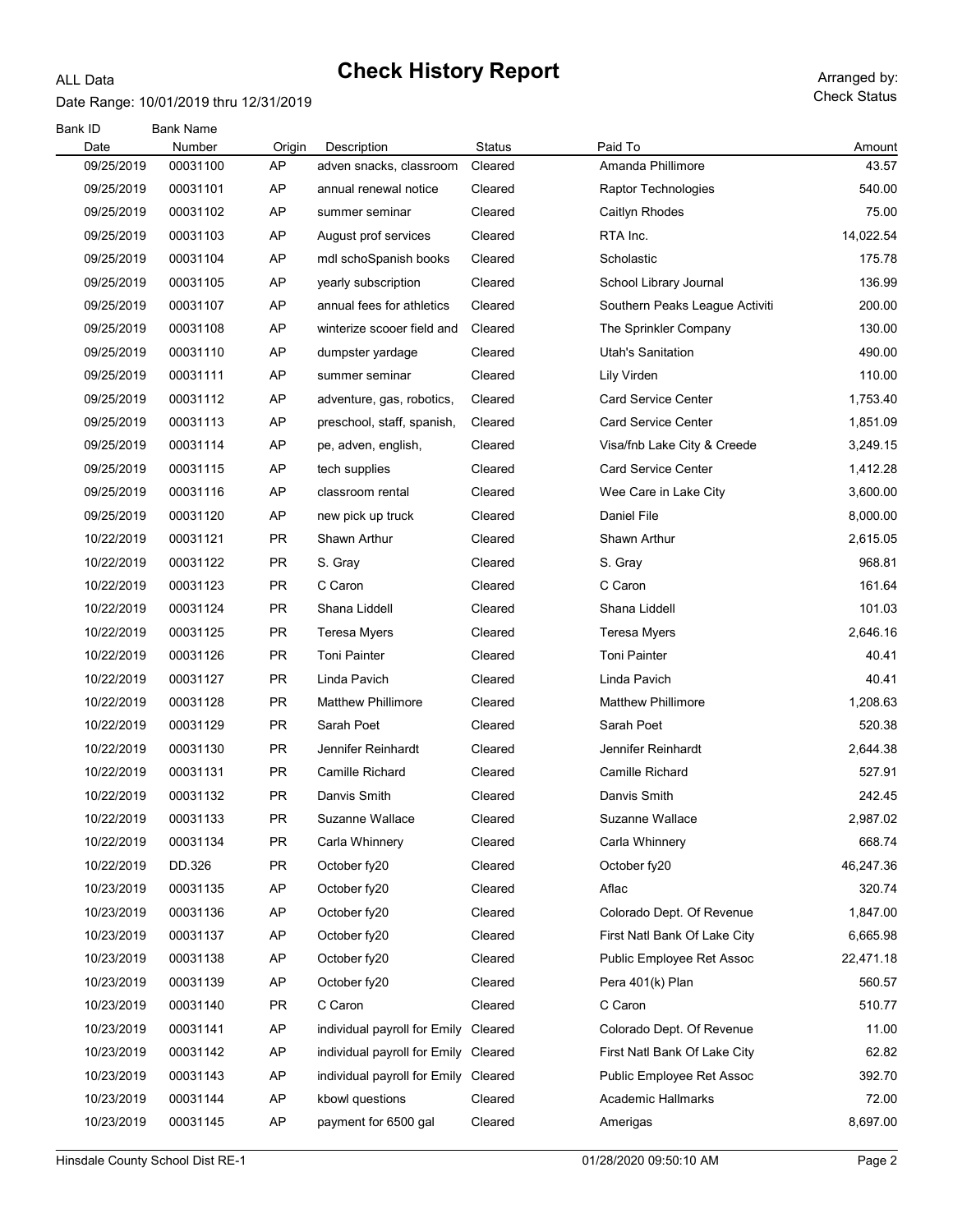### Date Range: 10/01/2019 thru 12/31/2019

ALL Data

| Bank ID<br>Date | <b>Bank Name</b><br>Number | Origin | Description                      | <b>Status</b> | Paid To                           | Amount     |
|-----------------|----------------------------|--------|----------------------------------|---------------|-----------------------------------|------------|
| 10/23/2019      | 00031146                   | AP     | fy20 student license             | Cleared       | Amplify Education, Inc.           | 1,600.00   |
| 10/23/2019      | 00031147                   | AP     | training                         | Cleared       | Shawn Arthur                      | 50.00      |
| 10/23/2019      | 00031148                   | AP     | carpet, poly, paint, mouse       | Cleared       | <b>Blue Spruce Bldg Materials</b> | 519.03     |
| 10/23/2019      | 00031149                   | AP     | current fees                     | Cleared       | Caplan and Earnest IIc            | 222.50     |
| 10/23/2019      | 00031150                   | AP     | annual convention                | Cleared       | Colo Assoc Of School Boards       | 3,270.00   |
| 10/23/2019      | 00031151                   | AP     | 2020 winter conference           | Cleared       | C.a.s.e.                          | 1,050.00   |
| 10/23/2019      | 00031152                   | AP     | telephone                        | Cleared       | <b>Century Link</b>               | 548.13     |
| 10/23/2019      | 00031153                   | AP     | parent reimbursement             | Cleared       | Tina Coniglio                     | 846.30     |
| 10/23/2019      | 00031154                   | AP     | snacks                           | Cleared       | <b>Country Store</b>              | 52.03      |
| 10/23/2019      | 00031155                   | AP     | young audience outreach          | Cleared       | <b>Creede Repertory Theatre</b>   | 200.00     |
| 10/23/2019      | 00031156                   | AP     | staff insurance                  | Cleared       | CTSI                              | 16,830.80  |
| 10/23/2019      | 00031157                   | AP     | towel, gloves, floor finish      | Cleared       | Dars Cleaning Supplies            | 571.58     |
| 10/23/2019      | 00031158                   | AP     | periodical                       | Cleared       | Faces                             | 21.95      |
| 10/23/2019      | 00031159                   | AP     | september building costs         | Cleared       | FCI Constructors, Inc.            | 709,611.05 |
| 10/23/2019      | 00031160                   | AP     | ht-37 interior damage            | Cleared       | <b>FILE AUTOMOTIVE</b>            | 747.50     |
| 10/23/2019      | 00031161                   | AP     | monthly rental                   | Cleared       | Four Seasons Storage              | 130.00     |
| 10/23/2019      | 00031162                   | AP     | tree trimming                    | Cleared       | Four Seasons Tree Trimming        | 1,000.00   |
| 10/23/2019      | 00031163                   | AP     | treats                           | Cleared       | Lori Frech                        | 104.05     |
| 10/23/2019      | 00031164                   | AP     | electric                         | Cleared       | <b>Gunnison County Elec Assoc</b> | 903.91     |
| 10/23/2019      | 00031165                   | AP     | heat off, replace blowers        | Cleared       | <b>General Maintenance</b>        | 1,206.72   |
| 10/23/2019      | 00031166                   | AP     | food for staff etc               | Cleared       | <b>Get Some Groceries</b>         | 324.22     |
| 10/23/2019      | 00031167                   | AP     | reimbursement for books          | Cleared       | Elaine Gray                       | 34.98      |
| 10/23/2019      | 00031168                   | AP     | ht-35 chip repair                | Cleared       | Gunnison Auto Glass, Inc          | 50.00      |
| 10/23/2019      | 00031169                   | AP     | goedustar group                  | Cleared       | Harris School Solutions           | 330.00     |
| 10/23/2019      | 00031170                   | AP     | film studies supplies            | Cleared       | Natascia Hays                     | 9.98       |
| 10/23/2019      | 00031171                   | AP     | fuel                             | Cleared       | <b>Hinsdale County</b>            | 667.51     |
| 10/23/2019      | 00031172                   | AP     | cairady meter                    | Cleared       | Image Net Consulting              | 203.34     |
| 10/23/2019      | 00031173                   | AP     | books                            | Cleared       | John Wagner Public Library        | 616.62     |
| 10/23/2019      | 00031174                   | AP     | spring and summer bakery Cleared |               | Lake City Bakery                  | 498.11     |
| 10/23/2019      | 00031175                   | AP     | replace toilet flush mate        | Cleared       | Lake City Maintenance and Repa    | 290.00     |
| 10/23/2019      | 00031176                   | AP     | training                         | Cleared       | Martha Levine                     | 75.00      |
| 10/23/2019      | 00031177                   | AP     | m5 hosting annual                | Cleared       | Mandarin Library Automation       | 500.00     |
| 10/23/2019      | 00031178                   | AP     | training                         | Cleared       | Mindy McClung                     | 65.00      |
| 10/23/2019      | 00031179                   | AP     | elementary ultimate              | Cleared       | <b>Emily Motsinger</b>            | 250.00     |
| 10/23/2019      | 00031180                   | AP     | contruction phase, saul          | Cleared       | NV <sub>5</sub>                   | 9,300.50   |
| 10/23/2019      | 00031181                   | AP     | map, skills, etc                 | Cleared       | <b>Northwest Evaluation Assoc</b> | 1,867.50   |
| 10/23/2019      | 00031182                   | AP     | hs kbowl shirts                  | Cleared       | Pat's Screen Printing             | 341.45     |
| 10/23/2019      | 00031183                   | AP     | phone line work,                 | Cleared       | Peak Companies                    | 150.00     |
| 10/23/2019      | 00031184                   | AP     | classroom supplies               | Cleared       | Amanda Phillimore                 | 71.50      |
| 10/23/2019      | 00031185                   | AP     | training                         | Cleared       | Jennifer Reinhardt                | 50.00      |
| 10/23/2019      | 00031186                   | AP     | construction phase               | Cleared       | RTA Inc.                          | 14,022.54  |
| 10/23/2019      | 00031187                   | AP     | treats for students and          | Cleared       | San Juan Soda Shop                | 216.35     |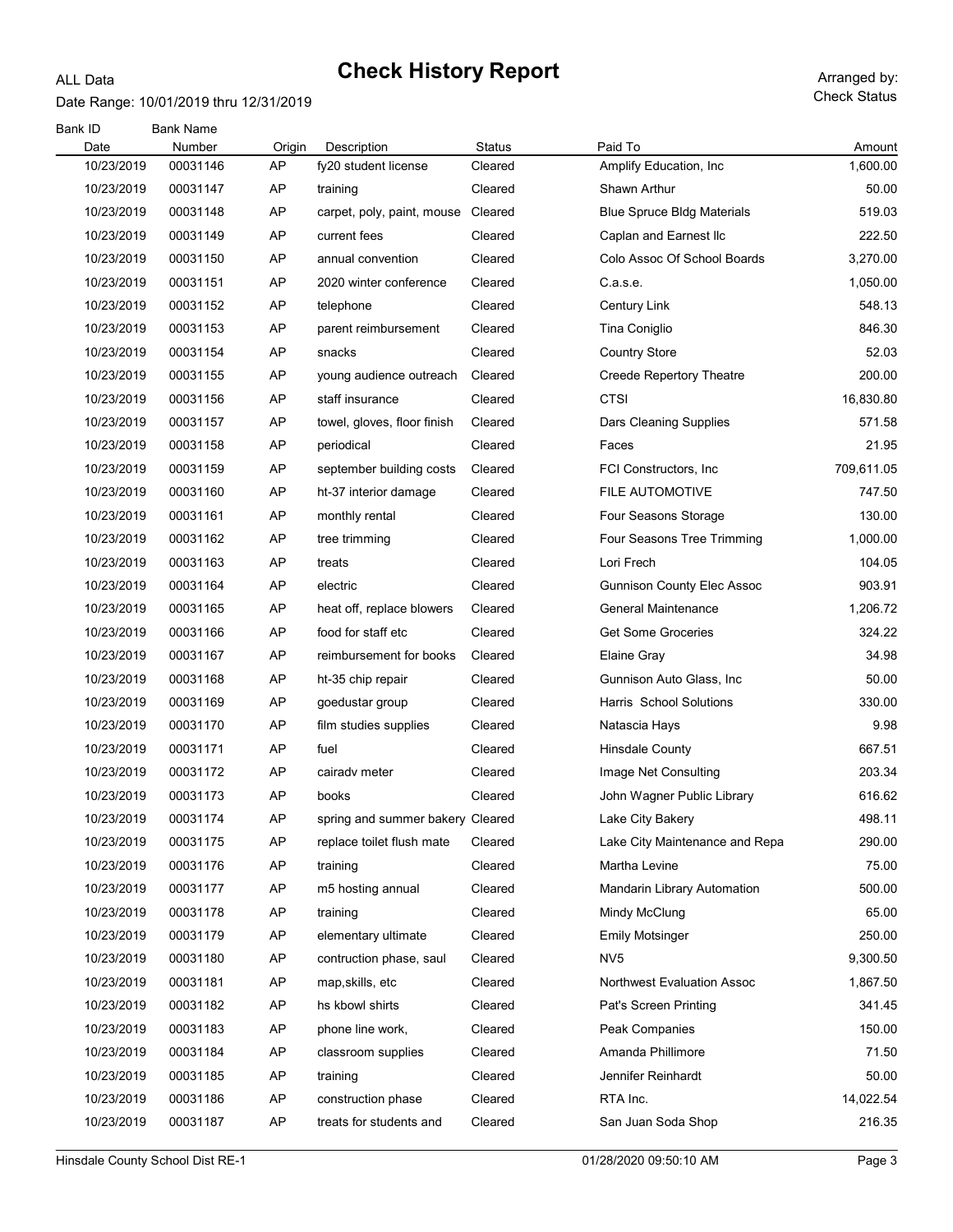#### Date Range: 10/01/2019 thru 12/31/2019

ALL Data

| Bank ID<br>Date | <b>Bank Name</b><br>Number | Origin    | Description                  | <b>Status</b> | Paid To                           | Amount     |
|-----------------|----------------------------|-----------|------------------------------|---------------|-----------------------------------|------------|
| 10/23/2019      | 00031188                   | AP        | sub teaching classified      | Cleared       | <b>Silver World Publishing</b>    | 380.00     |
| 10/23/2019      | 00031189                   | AP        | trash removal                | Cleared       | <b>Utah's Sanitation</b>          | 697.50     |
| 10/23/2019      | 00031190                   | AP        | supplies and og              | Cleared       | Lily Virden                       | 216.97     |
| 10/23/2019      | 00031191                   | AP        | ms xcountry                  | Cleared       | <b>Card Service Center</b>        | 58.52      |
| 10/23/2019      | 00031192                   | AP        | prek, spanish, dist acct,    | Cleared       | <b>Card Service Center</b>        | 605.31     |
| 10/23/2019      | 00031193                   | AP        | office supplies, pantry,     | Cleared       | FNB of Lake City and Creede       | 3,399.09   |
| 10/23/2019      | 00031194                   | AP        | counselor supplies, k/1      | Cleared       | Visa/fnb Lake City & Creede       | 601.98     |
| 10/23/2019      | 00031195                   | AP        | printer supplies, tech,      | Cleared       | <b>Card Service Center</b>        | 683.14     |
| 10/23/2019      | 00031196                   | AP        | supplies                     | Cleared       | Suzanne Wallace                   | 137.95     |
| 10/23/2019      | 00031197                   | AP        | dac training in alamosa      | Cleared       | Carla Whinnery                    | 368.17     |
| 10/23/2019      | 00031198                   | AP        | construction field testing   | Cleared       | Yeh & Associates                  | 24,870.33  |
| 10/23/2019      | DD.327                     | PR.       | individual payroll for Emily | Cleared       | individual payroll for Emily a    | 664.20     |
| 11/19/2019      | 00031199                   | PR.       | Shawn Arthur                 | Cleared       | Shawn Arthur                      | 2,615.06   |
| 11/19/2019      | 00031200                   | PR.       | Marcia Connell               | Cleared       | Marcia Connell                    | 80.81      |
| 11/19/2019      | 00031201                   | <b>PR</b> | S. Gray                      | Cleared       | S. Gray                           | 968.81     |
| 11/19/2019      | 00031202                   | PR.       | Teresa Myers                 | Cleared       | Teresa Myers                      | 2,582.46   |
| 11/19/2019      | 00031203                   | PR.       | Linda Pavich                 | Cleared       | Linda Pavich                      | 121.23     |
| 11/19/2019      | 00031204                   | <b>PR</b> | Sarah Poet                   | Cleared       | Sarah Poet                        | 520.38     |
| 11/19/2019      | 00031205                   | <b>PR</b> | Jennifer Reinhardt           | Cleared       | Jennifer Reinhardt                | 2,644.38   |
| 11/19/2019      | 00031206                   | PR.       | Camille Richard              | Cleared       | <b>Camille Richard</b>            | 121.23     |
| 11/19/2019      | 00031207                   | PR.       | Danvis Smith                 | Cleared       | Danvis Smith                      | 181.84     |
| 11/19/2019      | 00031208                   | <b>PR</b> | Suzanne Wallace              | Cleared       | Suzanne Wallace                   | 2,987.02   |
| 11/19/2019      | 00031209                   | <b>PR</b> | Carla Whinnery               | Cleared       | Carla Whinnery                    | 668.74     |
| 11/19/2019      | 00031210                   | AP        | November fy20                | Cleared       | Aflac                             | 384.44     |
| 11/19/2019      | 00031211                   | AP        | November fy20                | Cleared       | Colorado Dept. Of Revenue         | 1,888.00   |
| 11/19/2019      | 00031212                   | AP        | November fy20                | Cleared       | Colorado Dept of Revenue          | 60.61      |
| 11/19/2019      | 00031213                   | AP        | November fy20                | Cleared       | First Natl Bank Of Lake City      | 6,800.64   |
| 11/19/2019      | 00031214                   | AP        | November fy20                | Cleared       | Public Employee Ret Assoc         | 22,693.70  |
| 11/19/2019      | 00031215                   | AP        | November fy20                | Cleared       | Pera 401(k) Plan                  | 560.57     |
| 11/19/2019      | DD.328                     | <b>PR</b> | November fy20                | Cleared       | November fy20                     | 48,536.07  |
| 11/21/2019      | 00031216                   | AP        | heaters, foil, etc           | Cleared       | <b>Blue Spruce Bldg Materials</b> | 60.34      |
| 11/21/2019      | 00031217                   | AP        | board confrence              | Cleared       | The Broadmoor                     | 3,213.44   |
| 11/21/2019      | 00031218                   | AP        | legal services               | Cleared       | Caplan and Earnest IIc            | 50.00      |
| 11/21/2019      | 00031219                   | AP        | camille added a day          | Cleared       | Colo Assoc Of School Boards       | 110.00     |
| 11/21/2019      | 00031220                   | AP        | main lines                   | Cleared       | Century Link                      | 608.42     |
| 11/21/2019      | 00031221                   | AP        | parent reimbursement         | Cleared       | Tina Coniglio                     | 347.20     |
| 11/21/2019      | 00031222                   | AP        | reward party                 | Cleared       | <b>Country Store</b>              | 79.11      |
| 11/21/2019      | 00031223                   | AP        | staff insurance              | Cleared       | <b>CTSI</b>                       | 16,830.80  |
| 11/21/2019      | 00031224                   | AP        | liners, tp, etc              | Cleared       | Dars Cleaning Supplies            | 407.73     |
| 11/21/2019      | 00031225                   | AP        | xcountry meet                | Cleared       | Delta High School                 | 100.00     |
| 11/21/2019      | 00031226                   | AP        | oct charges                  | Cleared       | FCI Constructors, Inc.            | 520,517.61 |
| 11/21/2019      | 00031227                   | AP        | ht-37 repair RR Brake        | Cleared       | FILE AUTOMOTIVE                   | 2,408.49   |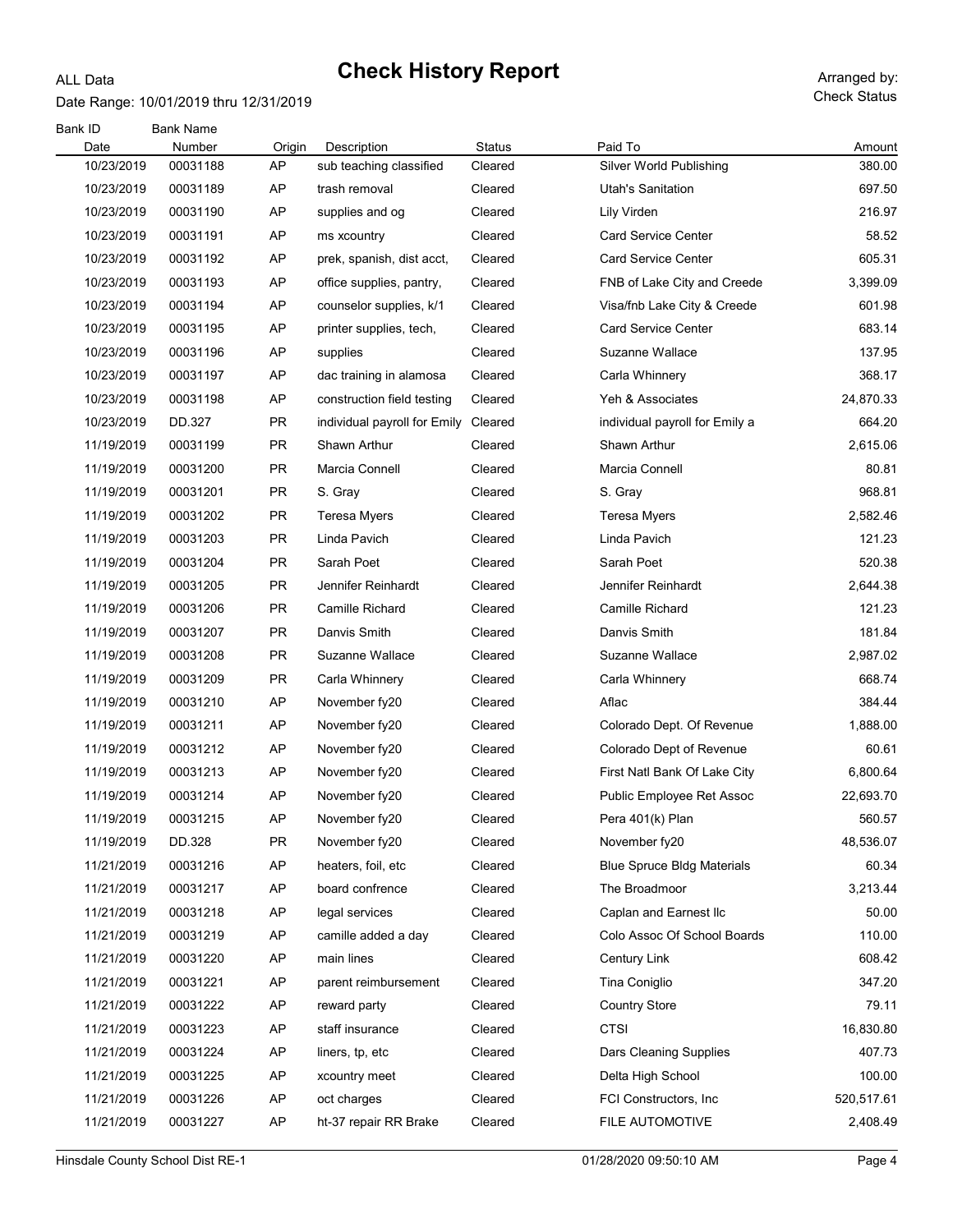#### Date Range: 10/01/2019 thru 12/31/2019

ALL Data

| <b>Bank ID</b><br>Date | <b>Bank Name</b><br>Number | Origin | Description                | <b>Status</b> | Paid To                           | Amount     |
|------------------------|----------------------------|--------|----------------------------|---------------|-----------------------------------|------------|
| 11/21/2019             | 00031228                   | AP     | storage rental             | Cleared       | Four Seasons Storage              | 130.00     |
| 11/21/2019             | 00031229                   | AP     | reimbursement for          | Cleared       | Lori Frech                        | 252.43     |
| 11/21/2019             | 00031230                   | AP     | main electric              | Cleared       | <b>Gunnison County Elec Assoc</b> | 1,328.39   |
| 11/21/2019             | 00031231                   | AP     | heating system in school   | Cleared       | General Maintenance               | 1,170.00   |
| 11/21/2019             | 00031232                   | AP     | 2 hours for Oct, 4 hours   | Cleared       | Brian Graham                      | 66.60      |
| 11/21/2019             | 00031233                   | AP     | mtss stipend               | Cleared       | Rebecca Hall                      | 50.00      |
| 11/21/2019             | 00031234                   | AP     | quiz celebration           | Cleared       | Natascia Hays                     | 22.02      |
| 11/21/2019             | 00031235                   | AP     | membership for 2020        | Cleared       | <b>Hinsdale County</b>            | 75.00      |
| 11/21/2019             | 00031236                   | AP     | fuel                       | Cleared       | Hinsdale County                   | 865.54     |
| 11/21/2019             | 00031237                   | AP     | kyocera meter reading      | Cleared       | Image Net Consulting              | 186.57     |
| 11/21/2019             | 00031238                   | AP     | checking line work         | Cleared       | JC Propane                        | 178.64     |
| 11/21/2019             | 00031239                   | AP     | books                      | Cleared       | John Wagner Public Library        | 112.66     |
| 11/21/2019             | 00031240                   | AP     | mtss                       | Cleared       | Sarah Kem                         | 50.00      |
| 11/21/2019             | 00031241                   | AP     | happy house heat tape      | Cleared       | Lake City Maintenance and Repa    | 470.00     |
| 11/21/2019             | 00031242                   | AP     | mtss                       | Cleared       | Martha Levine                     | 50.00      |
| 11/21/2019             | 00031243                   | AP     | mtss stipend               | Cleared       | Lydia Mcneese                     | 50.00      |
| 11/21/2019             | 00031244                   | AP     | mtss stipend               | Cleared       | <b>Emily Motsinger</b>            | 50.00      |
| 11/21/2019             | 00031245                   | AP     | time for saul, victoria    | Cleared       | NV <sub>5</sub>                   | 6,775.00   |
| 11/21/2019             | 00031246                   | AP     | mtss                       | Cleared       | Caitlyn Rhodes                    | 50.00      |
| 11/21/2019             | 00031247                   | AP     | ads                        | Cleared       | <b>Silver World Publishing</b>    | 459.80     |
| 11/21/2019             | 00031248                   | AP     | water charge               | Cleared       | Town Of Lake City                 | 718.50     |
| 11/21/2019             | 00031249                   | AP     | trash removal              | Cleared       | <b>Utah's Sanitation</b>          | 700.00     |
| 11/21/2019             | 00031250                   | AP     | mtss                       | Cleared       | Lily Virden                       | 50.00      |
| 11/21/2019             | 00031251                   | AP     | leadership, gas, ms bb, x  | Cleared       | <b>Card Service Center</b>        | 3,679.60   |
| 11/21/2019             | 00031252                   | AP     | prof dev, supt conf        | Cleared       | <b>Card Service Center</b>        | 308.41     |
| 11/21/2019             | 00031253                   | AP     | office supplies, hs        | Cleared       | FNB of Lake City and Creede       | 1,424.43   |
| 11/21/2019             | 00031254                   | AP     | CSCA conf, counselor,      | Cleared       | Visa/fnb Lake City & Creede       | 1,516.16   |
| 11/21/2019             | 00031255                   | AP     | printer supplies, tech,    | Cleared       | <b>Card Service Center</b>        | 1,568.30   |
| 11/21/2019             | 00031256                   | AP     | book Where Online          | Cleared       | <b>Web Clarity</b>                | 277.00     |
| 11/21/2019             | 00031257                   | AP     | 50 licenses for tech       | Cleared       | WeVideo                           | 826.20     |
| 11/21/2019             | 00031258                   | AP     | construction field,        | Cleared       | Yeh & Associates                  | 21,920.25  |
| 12/19/2019             | 00031259                   | AP     | staff door prizes          | Cleared       | 38 Degrees North                  | 146.67     |
| 12/19/2019             | 00031260                   | AP     | diebels quote for the year | Cleared       | Amplify Education, Inc.           | 612.00     |
| 12/19/2019             | 00031262                   | AP     | line charges               | Cleared       | <b>Century Link</b>               | 623.93     |
| 12/19/2019             | 00031263                   | AP     | board of education         | Cleared       | <b>Climb Elevated Eatery</b>      | 175.00     |
| 12/19/2019             | 00031265                   | AP     | for work until the end of  | Cleared       | FCI Constructors, Inc.            | 380,096.90 |
| 12/19/2019             | 00031266                   | AP     | ht-60 hub work             | Cleared       | FILE AUTOMOTIVE                   | 5,434.87   |
| 12/19/2019             | 00031269                   | AP     | archiving email etc        | Cleared       | Gaggle                            | 740.00     |
| 12/19/2019             | 00031270                   | AP     | electric                   | Cleared       | <b>Gunnison County Elec Assoc</b> | 1,431.96   |
| 12/19/2019             | 00031272                   | AP     | hot lunch costs            | Cleared       | <b>Get Some Groceries</b>         | 800.00     |
| 12/19/2019             | 00031274                   | AP     | fuel                       | Cleared       | <b>Hinsdale County</b>            | 889.85     |
| 12/19/2019             | 00031275                   | AP     | kyocera                    | Cleared       | Image Net Consulting              | 116.87     |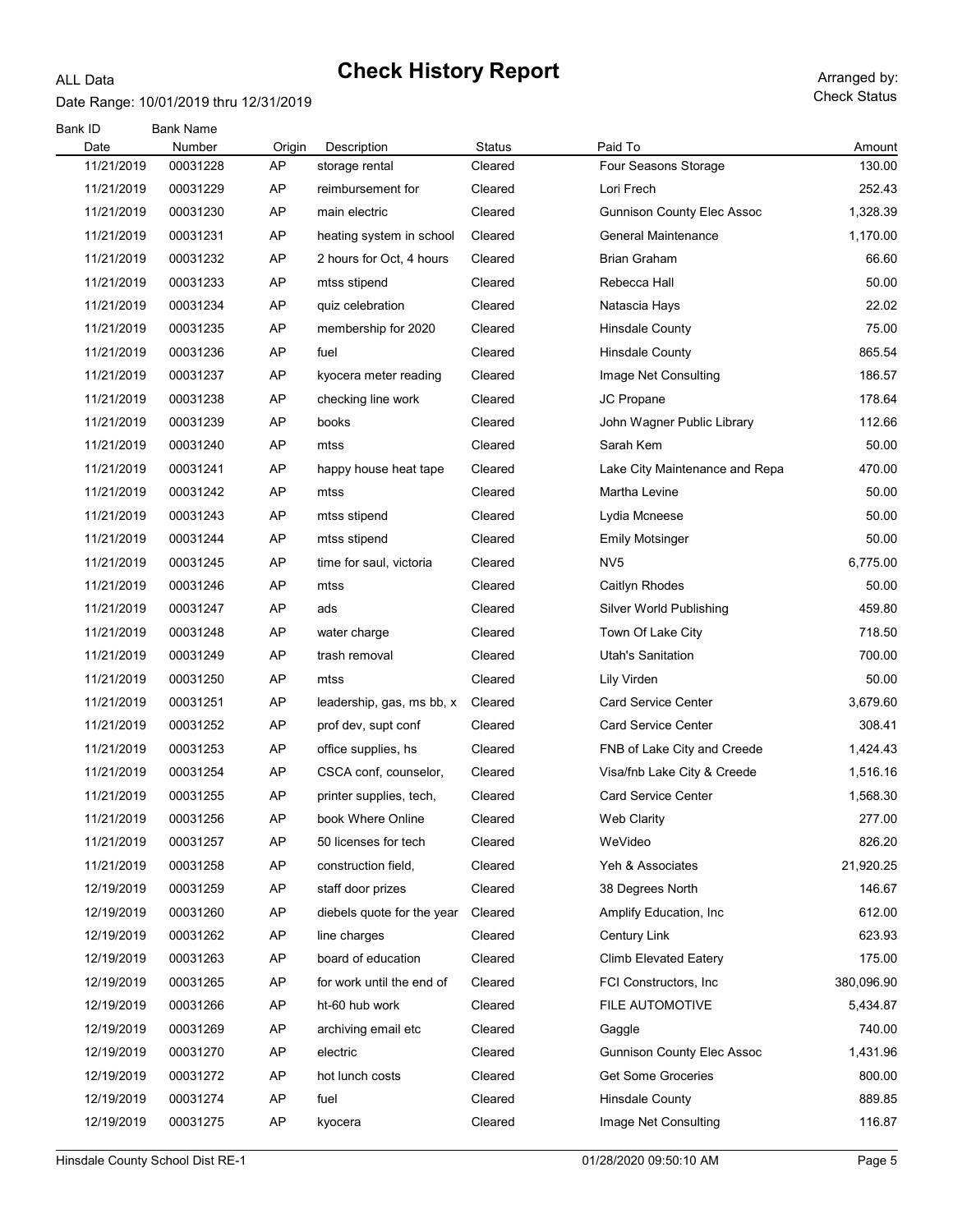#### Date Range: 10/01/2019 thru 12/31/2019

ALL Data

| <b>Bank ID</b><br>Date | <b>Bank Name</b><br>Number | Origin    | Description                 | <b>Status</b> | Paid To                           | Amount    |
|------------------------|----------------------------|-----------|-----------------------------|---------------|-----------------------------------|-----------|
| 12/19/2019             | 00031276                   | AP        | books                       | Cleared       | John Wagner Public Library        | 362.85    |
| 12/19/2019             | 00031277                   | AP        | graduate                    | Cleared       | Jostens                           | 106.66    |
| 12/19/2019             | 00031279                   | AP        | half NHS stipend            | Cleared       | Martha Levine                     | 250.00    |
| 12/19/2019             | 00031280                   | AP        | hours for therapy           | Cleared       | The LISTEN Foundation             | 1,800.00  |
| 12/19/2019             | 00031283                   | AP        | toner                       | Cleared       | Ott to Print Green, Inc.          | 479.00    |
| 12/19/2019             | 00031284                   | AP        | half the stipend            | Cleared       | Amanda Phillimore                 | 500.00    |
| 12/19/2019             | 00031285                   | AP        | mdl school bb coach         | Cleared       | Jennifer Reinhardt                | 550.00    |
| 12/19/2019             | 00031287                   | AP        | half stuco stipend          | Cleared       | Dan Scroggins                     | 250.00    |
| 12/19/2019             | 00031288                   | AP        | advertising                 | Cleared       | Silver World Publishing           | 1,645.60  |
| 12/19/2019             | 00031289                   | AP        | trash removal               | Cleared       | <b>Utah's Sanitation</b>          | 420.00    |
| 12/19/2019             | 00031290                   | AP        | bb, stuco, science, play,   | Cleared       | <b>Card Service Center</b>        | 601.34    |
| 12/19/2019             | 00031291                   | AP        | school board expenses       | Cleared       | <b>Card Service Center</b>        | 234.49    |
| 12/19/2019             | 00031292                   | AP        | og training, jen PE, lunch, | Cleared       | FNB of Lake City and Creede       | 807.33    |
| 12/19/2019             | 00031293                   | AP        | audit, counselor, stamps,   | Cleared       | Visa/fnb Lake City & Creede       | 935.64    |
| 12/19/2019             | 00031294                   | AP        | tech, admin, scan, printer  | Cleared       | <b>Card Service Center</b>        | 1,203.13  |
| 12/19/2019             | 00031296                   | AP        | mdl school boys bb          | Cleared       | Janel Warren                      | 500.00    |
| 12/19/2019             | 00031297                   | AP        | Prof dev, mentoring         | Cleared       | Welborn & Assoc.                  | 3,352.40  |
| 12/19/2019             | 00031298                   | AP        | task order 2                | Cleared       | Yeh & Associates                  | 12,231.20 |
| 12/19/2019             | 00031299                   | <b>PR</b> | Shawn Arthur                | Cleared       | Shawn Arthur                      | 2,615.05  |
| 12/19/2019             | 00031301                   | <b>PR</b> | S. Gray                     | Cleared       | S. Gray                           | 968.81    |
| 12/19/2019             | 00031303                   | <b>PR</b> | Mabree McClung              | Cleared       | Mabree McClung                    | 78.57     |
| 12/19/2019             | 00031304                   | PR        | <b>Teresa Myers</b>         | Cleared       | Teresa Myers                      | 2,582.46  |
| 12/19/2019             | 00031305                   | <b>PR</b> | Linda Pavich                | Cleared       | Linda Pavich                      | 80.81     |
| 12/19/2019             | 00031306                   | PR        | Jennifer Reinhardt          | Cleared       | Jennifer Reinhardt                | 2,644.38  |
| 12/19/2019             | 00031307                   | PR        | Camille Richard             | Cleared       | <b>Camille Richard</b>            | 40.41     |
| 12/19/2019             | 00031308                   | PR        | lan Scroggins               | Cleared       | lan Scroggins                     | 290.73    |
| 12/19/2019             | 00031311                   | <b>PR</b> | <b>Terry Wootonn</b>        | Cleared       | Terry Wootonn                     | 474.45    |
| 12/19/2019             | DD.329                     | <b>PR</b> | Dec fy20 pay                | Cleared       | Dec fy20 pay                      | 46,239.24 |
| 12/20/2019             | 00031312                   | AP        | Dec fy20 pay                | Cleared       | Aflac                             | 384.44    |
| 12/20/2019             | 00031313                   | AP        | Dec fy20 pay                | Cleared       | Colorado Dept. Of Revenue         | 1,787.00  |
| 12/20/2019             | 00031315                   | AP        | Dec fy20 pay                | Cleared       | <b>CTSI</b>                       | 186.80    |
| 12/20/2019             | 00031316                   | AP        | Dec fy20 pay                | Cleared       | First Natl Bank Of Lake City      | 6,461.60  |
| 12/20/2019             | 00031317                   | AP        | Dec fy20 pay                | Cleared       | Public Employee Ret Assoc         | 21,845.81 |
| 12/20/2019             | 00031318                   | AP        | Dec fy20 pay                | Cleared       | Pera 401(k) Plan                  | 560.57    |
| 12/20/2019             | 00031320                   | AP        | staff insurance             | Cleared       | <b>CTSI</b>                       | 17,944.00 |
| 12/19/2019             | 00031261                   | AP        | clamp light batteries       | Outstanding   | <b>Blue Spruce Bldg Materials</b> | 17.47     |
| 12/19/2019             | 00031264                   | AP        | student ID 57654, 57655     | Outstanding   | Colorado Mountain College         | 1,080.00  |
| 12/19/2019             | 00031267                   | AP        | monthly storage             | Outstanding   | Four Seasons Storage              | 130.00    |
| 12/19/2019             | 00031268                   | AP        | supplies                    | Outstanding   | Lori Frech                        | 74.95     |
| 12/19/2019             | 00031271                   | AP        | no heat in south and east   | Outstanding   | General Maintenance               | 315.00    |
| 12/19/2019             | 00031273                   | AP        | xmas party                  | Outstanding   | Rebecca Hall                      | 85.88     |
| 12/19/2019             | 00031278                   | AP        | physical for Sarah Poet     | Outstanding   | Lake City Area Medical Cntr       | 63.00     |